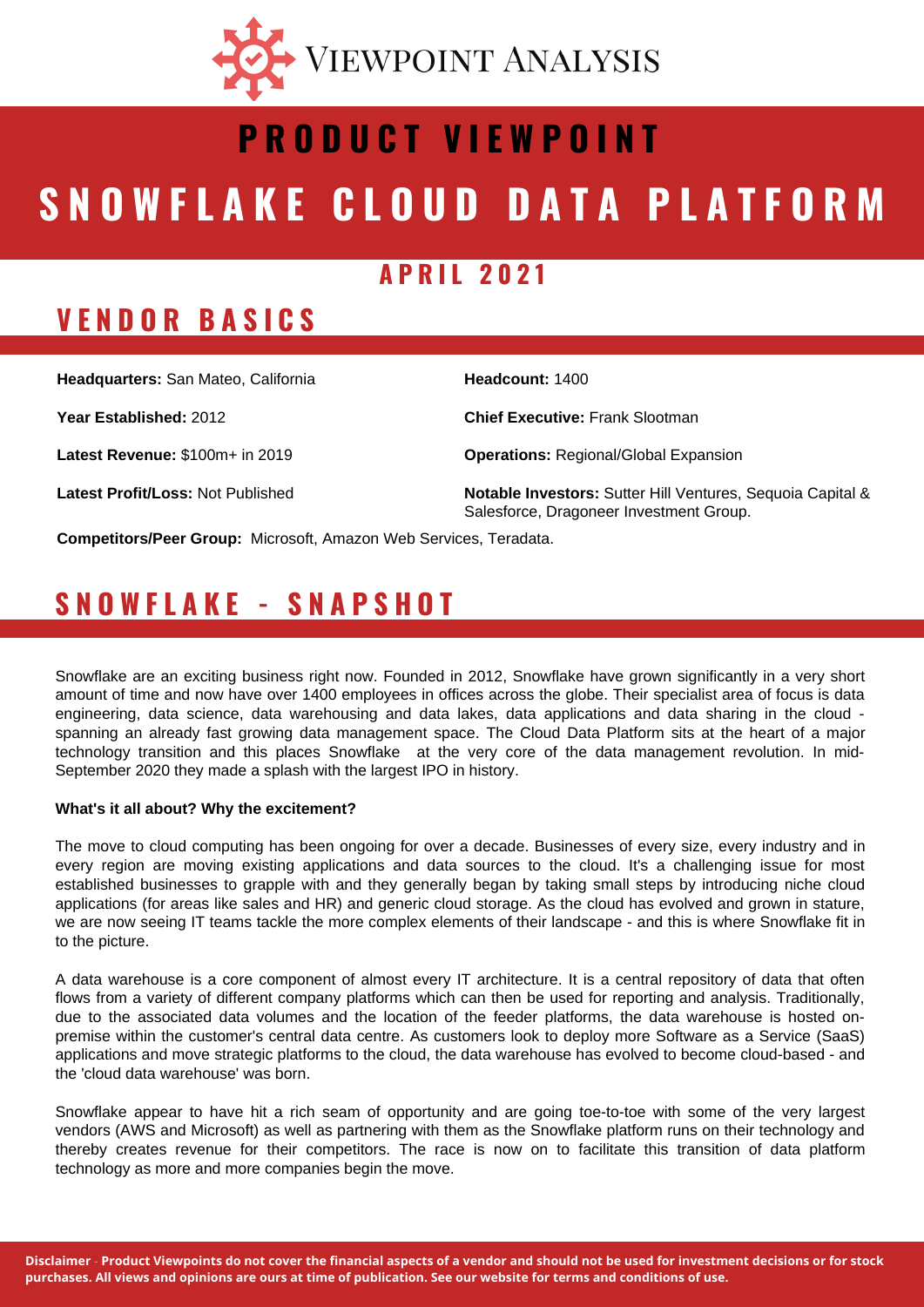## **C L O U D D A T A P L A T F O R M**

The Snowflake Cloud Data Platform is a modern platform built from the ground-up as a cloud architecture. The platform features a patented multi-cluster, shared data architecture that is designed to support very large data loads and different types of users to those seen in the traditional on-premises alternatives.

Snowflake refer to the platform as requiring 'near zero maintenance' and point to the fact that the different platform layers (compute, storage and cloud services) are logically integrated but scale independently to provide an environment that is suited to many different use cases and data volumes that are unprecedented in this fast growing market.

Snowflake can be run on Microsoft Azure, AWS or Google Cloud Platform. This provides customers with the ability to select the right platform for their IT standards and strategy without being forced into one or the other. This also provides an unusual contradiction as each partner ideally would prefer to sell their own variety of data warehouse technology.

What sets Snowflake apart from their competitors is the architecture behind the platform. It is a major differentiator as customers of all shapes and sizes benefit from scalability and processing power to meet their data analysis needs today and into the future.

#### **V I S I O N**

Despite being a relatively new entrant to the market, Snowflake have had a dramatic impact upon this core technology. Unlike their primary competitors, Snowflake are laser-focused on their vision to change the data platform marketplace. They appear to be resisting the temptation to branch out into new solutions and instead are doubling-down on cloud data platform technology and focusing all their energy into leading this niche market. According to Snowflake, they almost tripled headcount in the last financial year as the business is growing to meet demand.

Although they are under intense pressure from some of the world's largest technology businesses (Microsoft and Amazon Web Services (AWS) offer alternative platforms), with much deeper pockets and much greater physical resources, their vision, based upon a unique architecture, is winning new customers on a frequent basis.

Snowflake have recently started to talk about 'the data cloud'. This is where Snowflake can really change the game by becoming the location for a company's data to be held. By connecting different Snowflake environments (either interally within the company or external Snowflakes) the potential of that data is unlimited. They talk about seamlessly storing, unifying and analyzing all data - which would be a game changer in the industry. The potential for Snowflake, if they can bed this down, is extremely exciting. We expect to hear more about this in the coming year as we see customers start to move along this path.

Tied to the Data Cloud rhetoric is a substantial relationship with Salesforce. Salesforce are a juggernaut in the software world. They refer to the products within their application landscape as X cloud (sales cloud, marketing cloud, integration cloud etc). As Snowflake refer to themselves as the Data Cloud, commentators wonder whether the long term vision for the business may be under the Salesforce banner - although the value of the IPO may make this challenging to achieve. Whether this coming together occurs or not, there is no doubt that Salesforce data will be a significant growth engine for Snowflake as they already work with a large number of Salesforce customers - and work with existing Salesforce technologies like Tableau.

Viewpoint Analysis expects to see Snowflake continue to mine this very rich seam and continue to reap the rewards as more and more businesses move their infrastructure to the cloud and take advantage of the scalability that is inherent within the Snowflake platform. If the 'data cloud' concept gains traction, expect to see customers deploy a Snowflake environment because partners and data suppliers have also joined Snowflake - creating a domino effect.

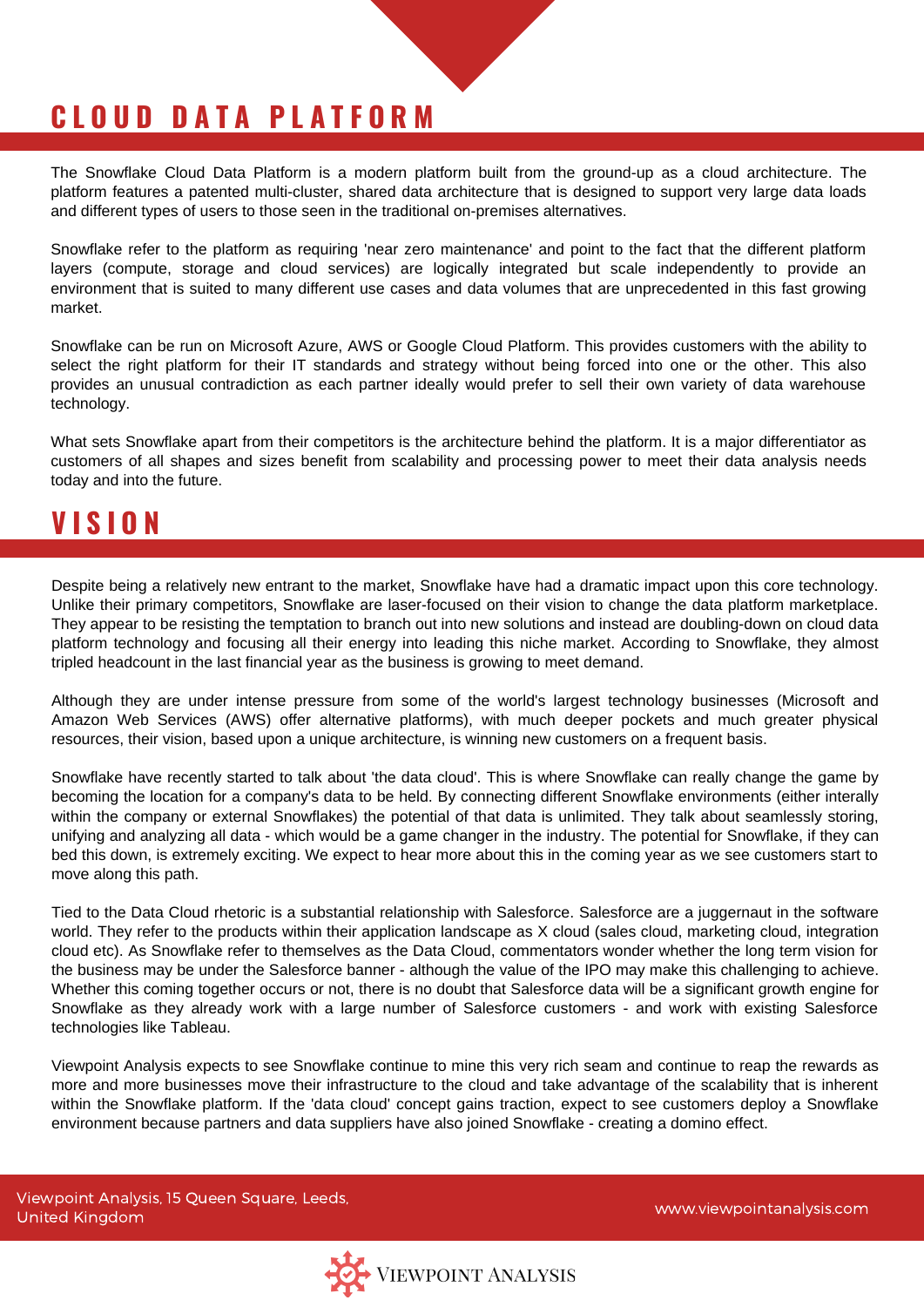## **C U S T O M E R S**

Customers are drawn from businesses of all shapes and sizes and from all over the globe. According to Snowflake and associated media sources, customer numbers have grown exponentially with 4000 customers in 2020 and half of those (2000) coming in the last 12 months. New customers added in the last few years include the likes of Netflix, Office Depot, Netgear and Yamaha.

It has been noticeable that the shape and size of a typical customer has grown over the last few years. A few years ago, the stereotypical customer would have been in the 'mid-market' area with only a few examples of large, multi-nationals. Today, the mixture of small, medium and large customers is much more balanced and the sales team often have a selection of customers and new business targets that cross different size thresholds.

It is common for selection processes to be based upon a proof of concept approach where customers will run an exercise to compare real-world processing across a number of different competitor technologies. Reports suggest that due to the performance of the Snowflake platform, this approach is proactively suggested by Snowflake sales team members in order to demonstrate the performance versus other vendors.

Customers appear to go through a journey with Snowflake. They start with that initial proof of concept. Once that is proven, they bring the platform in and choose a specific use case. When that is successful, the world really is their oyster and the platform is used by multiple project teams. This customer adoption cycle drives the way that Snowflake interact with the customer base and the sales team are driven to follow a similar path.

## **P A R T N E R S H I P S**

Snowflake's platform cannot exist within a bubble - it is absolutely dependent upon the goodwill and support of a number of key partners - both in terms of connectivity and platform. Their ability to partner and the emphasis they have upon partner relationships appears to be a significant strength.

If we take the platform as an example - Snowflake resides on Amazon Web Service (AWS), Microsoft Azure and Google Cloud Platform. When a customer talks about their cloud strategy, invariably one of those three vendors is at the heart of the technology that supports the term 'cloud'. As such, if you really want to deploy a cloud data warehouse or a cloud data lake, that really needs to sit on one of those three vendor's technology stacks. Snowflake, despite competing with central components of each vendor (e.g. Redshift from AWS and Synapse from Microsoft Azure) is also a key partner that is some balancing act to manage but it helps that Snowflake's growth also fuels the revenues for those platforms.

Connecting data is also a key requirement - in order to take data into the Snowflake cloud, invariably it needs to come from a multitude of on-premise data sources (particularly existing on-premise data warehouses) and from a variety of modern cloud applications and data sources. Snowflake partner with the likes of Informatica, the defacto integration platform for on-premise and cloud integration, as well as other partners in this space.

As mentioned earlier in this Viewpoint, Snowflake are also big partners with Salesforce. The size and shape of Salesforce and the sheer number of customers and breadth of data means that this is a critical partner and one that will facilitate the continued growth of the business. However, outside of that, more than half of the analytics performed across the Snowflake platform (as business intelligence is perhaps the number one reason for buying a Cloud Data Warehouse) runs through Tableau - a recent acquisition of Salesforce.

These and other partners are therefore crucial to Snowflake and we expect to see a continued focus upon partnering as the company and the brand grows - both with those named above, but also with a broader set of technology vendors